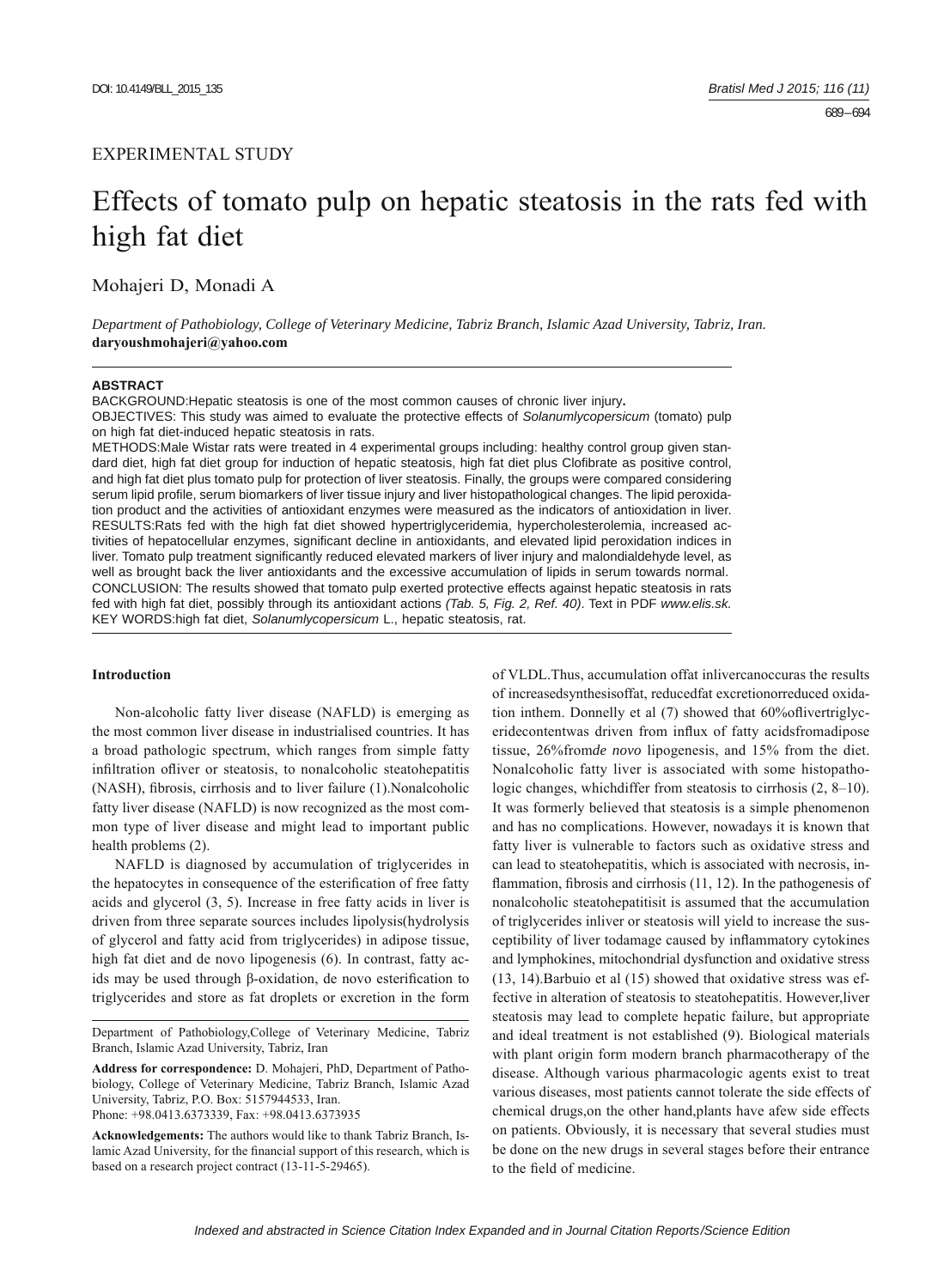#### 689 – 694

Tomato (*Solanumlycopersicum* L.) is one of the most important vegetables worldwide because of its high consumption, year round availability and large content of health related components. The consumption of tomatoes has been proposed to reduce the risk of several chronic diseases such as: cardiovascular diseases and certain types of cancer and especially prostate cancer (16,17). In addition, tomato consumption leads to decreased serum lipid levels and low densitylipoprotein oxidation (18). These health protective effects have been widely attributed to the presence of key antioxidants such as: lycopene, beta-carotene, vitamin C, quercetin glycosides, naringeninchalcone and chlorogenic acid.All of these are known to contribute significantly to the antioxidant activity of tomato fruit (17,19). Among the various protective mechanisms, the antioxidant activity of tomato is considered responsible for its pharmacological effects.Consideringthe antioxidant and hypolipidemic activity of tomato pulp, this matterwill probably be able to protect the liver from steatosis.

The objective of this study was to evaluate the protective effects of *Solanumlycopersicum* L. (tomato) pulp on high fat dietinduced hepatic steatosis in rats.The results of this study demonstrated that tomato supplementation prevented liver steatosis and decreased oxidative stress in hepatocytes exposed to high levels of lipids.

#### **Materials and methods**

#### *Animals and experimental design*

Forty male Wistar rats, 200–250 gr obtained from Pasteur Institute of Iran, were housed in colony rooms with 12/12 h light/ dark cycle at  $21 \pm 2$ °C and fed with laboratory pellet chow and given water ad libitum. Animals were acclimatized to their environment one week prior to experimentation. Investigations using experimental animals were conducted in accordance with the internationally accepted principles for the laboratory animal use and care as found in the United States guidelines (United States National Institutes for Health publication no. 85–23, revised in 1985) and our Ethical committee on animal care approved the protocol.

The rats were divided into 4 equal groups of 10 animals including: 1– normal control, 2– normal rats fed high-fat diets, 3– normal rats fed high-fat diets plus Clofibrate(320 mg/kg/day) and 4– rats, which are fed high-fat diets plus tomato pulp(20ml/kg).

#### **Tab. 1.Composition of high-fat emulsion gavaged to rats.**

| Constituents      | Amount            |
|-------------------|-------------------|
| Corn oil          | 400 g             |
| Sacarose          | 150 g             |
| Milk powder       | 80 g              |
| Cholesterol       | 100 g             |
| Sodium deoxycolat | 10g               |
| Tween 80          | 36.4 g            |
| Propylenglykol    | 31.1 <sub>g</sub> |
| Multi vitamin     | 2.5 <sub>g</sub>  |
| Salt              | 10g               |
| Minerals          | 1.5 <sub>g</sub>  |
| Normal saline     | 300 ml            |

For induction of liver steatosis,high-fat emulsion was used based on Zou et al (20) method, which formula is mentioned in Table 1. All treatment groups received high-fat emulsion at the dose of 10 ml/kg daily at morning 8 o'clock for 6 weeks. Inthe group 4, beside of high-fat emulsion, tomato pulp (20 ml/kg) was given through the funnel.Simultaneously, control group received normal saline in same dosage. Group 3, beside of high-fat emulsion, received Clofibrate at the dose of 320 mg/kg/day through gavage as suspension in the 2 ml/kgmethylcellulose 0.5% (21). Control group received 2 ml/kg methylcellulose 5%.

#### *Plant*

The tomato used in this study was prepared from local market (Tabriz, Iran) and was identified by the Department of Cultivation and Development of Institute of Medicinal Plants, Tehran, Iran.

#### *Extract preparation*

Five hundred of fresh ripe tomato fruits were washed, seeds removed and the pulp homogenized using a blender. The homogenate was then stored in a refrigerator at 4 °C until used.

#### *Biochemical factors evaluation*

Blood samples were collected from the retro-orbital plexus and the sera prepared through centrifuging at  $2500 \times g$  for 15 minutes at 30 °C. Serum biomarkers of liver function including alanine aminotransferase (ALT), aspartate aminotransferase (AST) (22),alkaline phosphatase (ALP) (23), albumin, total protein (24) and total bilirubin (25) were measured using commercially available kits.

#### *Serum lipid measurement*

Serum triglyceride (TG), total cholesterol (TC), LDL cholesterol (LDL-C) and HDL cholesterol (HDL-C) level were measured enzymatically with commercial assay kits (Nanjing, China). Serum VLDL cholesterol (VLDL-C) was calculated by subtracting LDL cholesterol (LDL-C) and HDL cholesterol (HDL-C) from total cholesterol (TC).

#### *Measurement of antioxidant activity*

All experimental rats were sacricified by cervical dislocation. The rat's livers were removed immediately and washed in normal saline and homogenate 10% prepared in 1.15% w/v of potassium chloride. The homogenate was centrifuged in 7000  $\times$ g for 10 minutes at 4 °Cand supernatant were used for the measurement ofoxidative stress by determination of malondialdehyde (MDA) as well as antioxidant enzymes (AOE) such as: superoxide dismutase (SOD), catalase (CAT), glutathione peroxidase (GPx) and glutathione reductase (GR). MDA, SOD, CAT,GPx and GR were measured by using commercially available kits according to the manufacturer›s protocol (Nanjing Jiancheng Bioengineering Institute, Nanjing, China). Liver homogenate MDA levels were expressed as nmol MDA per mg protein and antioxidant activity was expressed as arbitrary units per mg protein.

A degree of lipid peroxidation in liver tissue homogenates was determined in terms of thiobarbituric acid reactive substanc-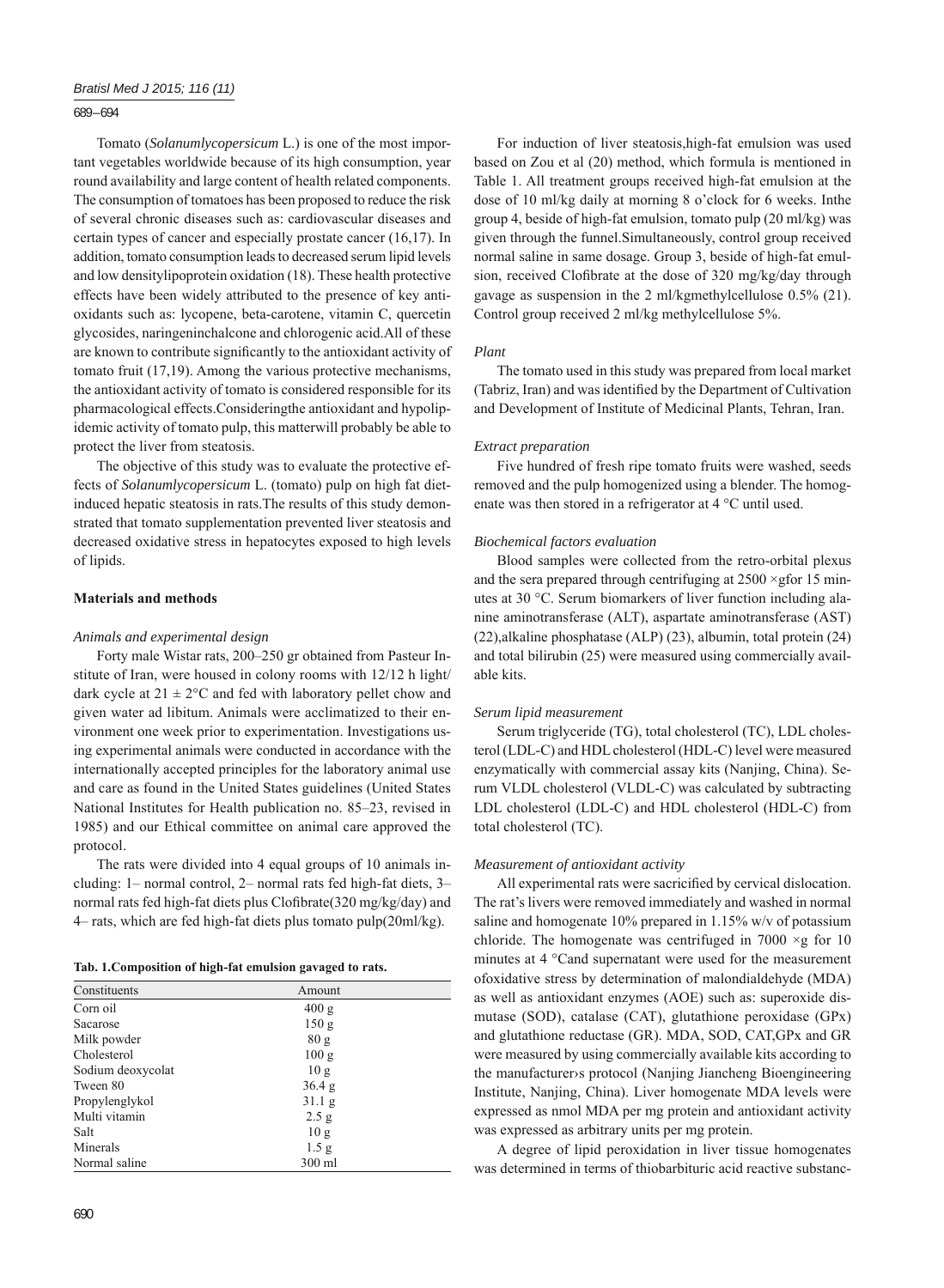| Group |                                 | Biochemical parameters          |                                   |                                |                               |                                |  |  |  |
|-------|---------------------------------|---------------------------------|-----------------------------------|--------------------------------|-------------------------------|--------------------------------|--|--|--|
|       | ALT(U/L)                        | AST (U/L)                       | ALP (IU/L)                        | TB (Mg/dl)                     | Alb $(g/dl)$                  | TP(g/dl)                       |  |  |  |
|       | 54.82 $\pm$ 2.36 <sup>bd</sup>  | $68.90 \pm 1.71$ <sup>bd</sup>  | $194.87\pm9.03bd$                 | $0.81 \pm 0.03$ <sup>bd</sup>  | $4.38\pm0.42^{bd}$            | $8.28 \pm 0.58$ <sup>bd</sup>  |  |  |  |
|       | $71.25 \pm 3.12$ <sup>acd</sup> | 93.21 $\pm$ 2.96 <sup>acd</sup> | $281.67 \pm 11.25$ <sup>acd</sup> | $1.29 \pm 0.07$ <sup>acd</sup> | $3.12\pm 0.21$ acd            | 5.56 $\pm$ 0.45 <sup>acd</sup> |  |  |  |
|       | 55.90 $\pm$ 2.47 <sup>b</sup>   | $68.21 \pm 1.34$ <sup>b</sup>   | $208.92 \pm 8.09^{\circ}$         | $0.87\pm0.06b$                 | $4.32\pm0.36^{\circ}$         | $7.26 \pm 0.47$ <sup>b</sup>   |  |  |  |
|       | $62.56 \pm 2.95$ <sup>ab</sup>  | $78.30 \pm 2.61$ <sup>ab</sup>  | $235.62\pm 6.91$ <sup>ab</sup>    | $1.06 \pm 0.05$ <sup>ab</sup>  | $3.73 \pm 0.29$ <sup>ab</sup> | 6.16 $\pm$ 0.43 <sup>ab</sup>  |  |  |  |

**Tab. 2.Effect of tomato pulp on serum biochemical parameters in hepatic steatosis consequence of high-fat diet.**

Values are presented as the mean ± SEM for 10 rats in each group. ALT– Alanine aminotransferase; AST – Aspartate aminotransferase; ALP – Alkaline phosphatase; TB – Total bilirubin; Alb – Albumin; TP – Total protein. a – Significant difference with group 1; b– Significant difference with group 2; c– Significant difference with group 3; d– Significant difference with group 4 ( $p < 0.05$ ).



**Fig. 1.Photomicrographs of H&E stained sections of rat liver. (a) Group 1: Control group. (b) Group 2: High-fat diet group. (c) Group 3: High**fat diet+Clofibrate. (d), Group 4: High-fat diet+tomato pulp. Arrows show micro and macrovesicular lipid droplets( $\times$ 250; Bar = 100  $\mu$ m).

es (TBARSs) formation by following the protocol of Esterbauer and Cheesman(26). SOD activity was measured by Nishikimiet al  $(27)$ , method and was modified by Kakkaret al  $(28)$  method. Each unit of the SOD activity was determined as required enzyme concentration for prohibition of creation color at 1 minute, under study conditions. CAT activity was measured by Claiborne (29) method and was based on hydrogen peroxide breakdown. GPX activity was measured by Rotrucket al (30) method and was expressed as micromole of GSSG /minute/milligram of protein, based on blew reaction:

 $2H_2O+GSSG \rightarrow H_2O_2+2GSH$ 

GR activity was measured by Mohandas et al (31) method, based on blew reaction:

NADPH+H<sup>+</sup>+GSSG → NADP<sup>+</sup>+2GSH

**Tab. 3.Effect of tomato pulp on the hepatic steatosis in rats fed with high-fat diet.**

| Groups |  |  |  |  |
|--------|--|--|--|--|
|        |  |  |  |  |
|        |  |  |  |  |
|        |  |  |  |  |
|        |  |  |  |  |
|        |  |  |  |  |

Each group contains 10 rats.  $a - p \le 0.01$ ;  $b - p \le 0.05$  in compared with control group.  $c - p \le 0.01$ ; d–  $p \le 0.05$  in compared with high-fat fed diet group.

#### *Microscopic studies*

To prepare liver sections for light microscopy, a small piece of hepatic tissue from the anterior portion of the left lateral lobe was removed and was fixed in 10% buffered formalin, embedded in paraffin, sectioned and stained with hematoxylin-eosin.

Frozen tissue samples were prepared in cryostat. The sample was then sliced into 5 μm sections, and stained with Oil-Red-O for blinded histological assessment (32). Hepatocytes were assayed from fatty changes aspect using the method by Wang et al (33) and steatosis were degreed from 0 to 4 (0: without steatosis, 1: <25% steatosis, 2: approximately 26–50% steatosis, 3: approximately 51–75% steatosis, 4: >76% steatosis). The stained 5 μm sections were graded as following: 0, absent; I, minimal; II, mild; III, modest; IV, severe. The histological changes were evaluated in nonconsecutive, randomly chosen  $\times$ 200 histological fields using light microscope, NIKON ECLIPSE E200 (34).

#### *Statistical analysis*

All biochemical results were expressed as the mean±SEM. Significant differences among the groups were determined by oneway analysis of variance (ANOVA) followed by Tukey's post-hoc multiple comparison test, using the SPSS statistical analysis program. Statistical significance was considered at  $p<0.05$ .



**Fig. 2.Photomicrographs of Oil-Red-O stained sections of rat liver. (a) Group 1: Control group. (b) Group 2: High-fat diet group. (c) Group 3:**  High-fat diet+Clofibrate. (d), Group 4: High-fat diet+tomato pulp. Ar**rows show micro and macrovesicular lipid droplets(** $\times$ **250; Bar = 100**  $\mu$ **m).**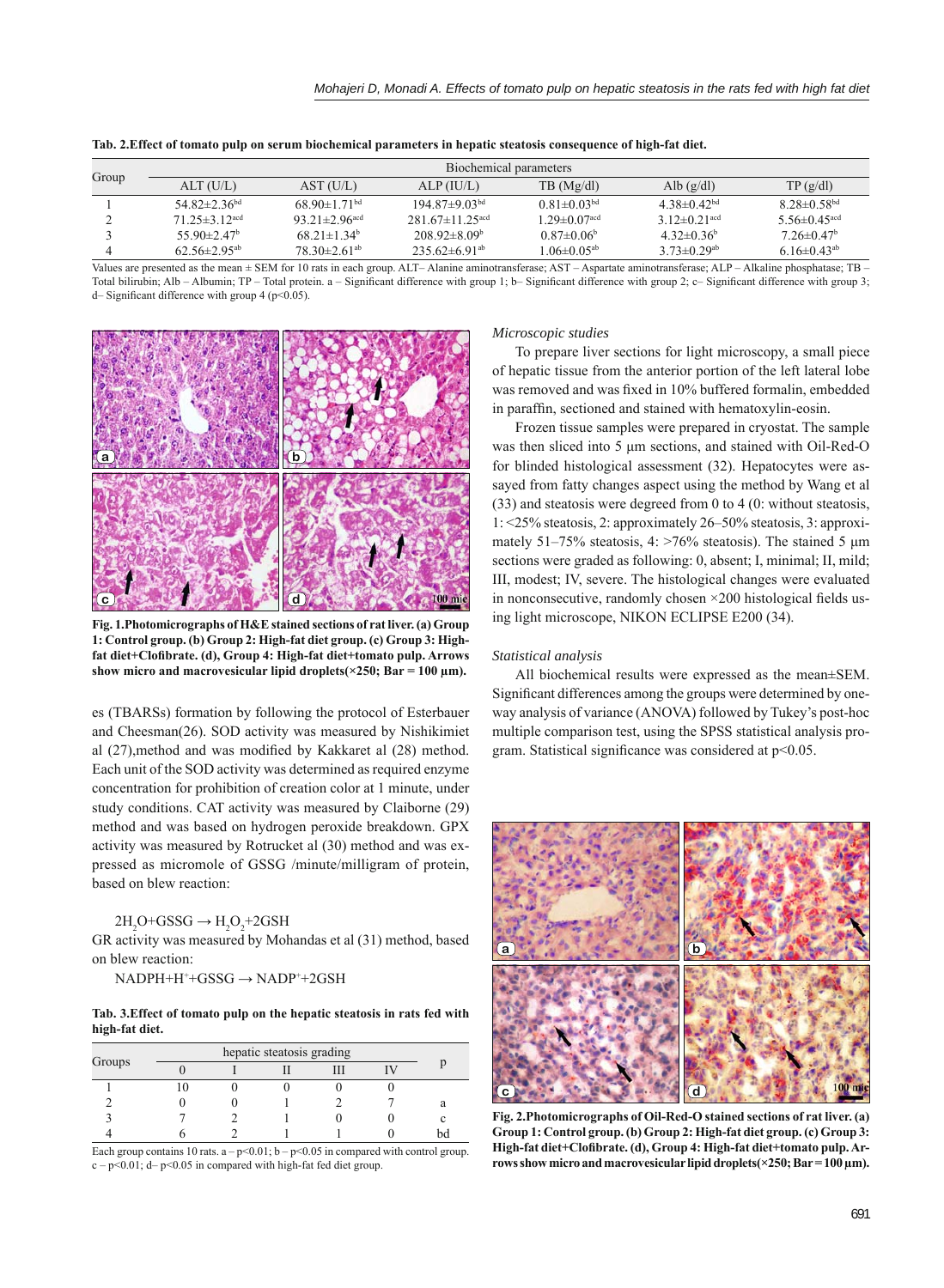689 – 694

# **Results**

## *Effect of the tomato pulp on biochemical parameters*

The results of the effect of tomato pulp on biochemical parameters are presented in the Table 2. In high-fat diet group (group 2),ALT, AST, ALP and TB increased and TP and Alb decreased significantly  $(p<0.01)$  in comparison with the control group. In high-fat diet+Clofibrate group (group 3), high levels of ALT, AST, ALP and TBsignificantly decreased  $(p<0.01)$  to normal values and levels of TP and Alb increased to their normal boundaries. In highfat diet+Tomato pulp group (group 4), levels of ALT, AST, ALP and TB significantly decreased ( $p<0.05$ ) and levels of TP and Alb significantly increased ( $p$ <0.05) but did not reach normal values.

#### *Histopathological fi ndings*

The effects of the tomato pulp on the pathologic grading of hepatic steatosis in rats fed high-fat diet are listed in the Table 3. In histopathological examinations, no abnormalities wereobserved in the livers of rats inthe control group (Fig. 1a). But in rats in the group 2, which were fed with high-fat diet, sever steatosis was found as micro and macrovesicular fatty changes accompanied by hepatitis (Fig. 1b). Clofibrate prevented steatosisin rats in the group 3(Fig. 1c). In the group 4, tomato pulp obviously prevented fatty changes in hepatocytes(Fig. 1d). Figure 2 showsmicroscopic view of hepatic tissue stained by oil red-O method.

#### *Effect of the tomato pulp on metabolism of fat due to high-fat diet*

The results of the effects of the tomato pulp on metabolism of fat due to high-fat diet are presented in the Table 4. Clofibrate in the high-fat diet+Clofibrate group (group  $3$ ) significantly (p<0.001) decreased markedly elevated serum levels of TG, total cholesterol, LDL and VLDL in comparison with the high-fat diet group (Group 2) and significantly  $(p<0.01)$  increased slightly diminished serum levels of HDL in comparison with the Group 2. In the high-fat diet+Tomato pulp group (Group 4), tomato pulp significantly  $(p<0.01)$  decreased serum levels of total cholesterol, LDL and VLDL in comparison with the Group 2 and significantly (p<0.05) increased serum levels of HDL.

# *Effect of the tomato pulp on anti-oxidative activity of liver in damage induced by high fat diet*

The results of the effects of the tomato pulp on anti-oxidative activity of liverare presented in the Table 5. In high-fat diet group (group 2), the levels of SOD, CAT, GPx and GRwere significantly  $(p<0.01)$  reduced in comparison with the normal control group (Group 1), and the values of MDA significantly ( $p<0.01$ ) increased. In the high-fat diet+Clofibrate group (Group 3), Clofibrate significantly (p<0.01) increased markedly diminished levels of SOD, CAT, GPX and GR in comparison with the high-fat diet group (Group 2) and significantly  $(p<0.01)$  decreased slightly elevated levels of MDA.In the high-fat diet+Tomato pulp group (Group 4), tomato pulp significantly ( $p<0.05$ ) decreased the serum levels of ALT, AST, ALP and TB in comparison with the high-fat diet group (Group 2) and significantly  $(p<0.05)$  increased serum levels of TP and Alb,althoughdid not reach normal levels.

# **Discussion**

In the current study, the results of biochemical and histopathological assessments reflected liver injuries in rats fed with high fat diet. Significant elevations in markers of liver injury (ALT, AST) and ALP) as well as bilirubin and significant decrease in serum albumin and total protein in high fat fed diet rats were observed in comparison with normal healthy rats.

The increased levels of biomarker enzymes, AST, ALT and ALP are indicative of liver tissue injury (35). Since these serum liver biomarkers derangement have been evidenced in fatty liver disease ( 33, Chitturi and Farrell, 2001 S. Chitturi and G.C. Farrell, Etiopathogenesis of nonalcoholic steatohepatitis, *Seminars in Liver Disease***21** (2001), pp. 27–41. View Record in Scopus | Cited By in Scopus (310) 35, 36), their levels were studied. Increased serum activities of AST, ALT and ALP were observed in high fat diet fed rats, indicating damage to hepatocytes. These results were consistent with the findings reported by Chidambarama and Venkatraman (35).Treatment with the tomato pulp notably prevented the elevation of these enzymes to an extent that was similar to the Clofibrate.

The biochemical results were in accordance with the histopathological findings. The rats fed with high-fat emulsion for 6 weeks developed a higher degree of steatosis. However, histopathological assessment of liver tissues from high fat induced hepatic steatosis displayed the antihepatosteatosis effects of the tomato pulp. Administration of the tomato pulp resulted in the inhibition of fat deposition in hepatocytes. Histopathological changes in agreement with biochemical findings were concordant with those previously reported (33).

Our results showed that high fat diet caused significant decreases in SOD, CAT, GPx and GR activities. The derangement in enzymatic antioxidant potential indicates that high fat diet fed rats areunable to cope up with excessive free-radical formation, which leads to tissue damage. A body of evidence indicates that accumulation of fat in the liver increases the susceptibility to other insults such as oxidative stress,which results in the progression of steatosis to steatohepatitis, fibrosis and cirrhosis (37).

Considering the recently recognized association between the  $oxidative stress and inflammation (35), the present experiment con$ firms that high fat diet could result in oxidative liver injury. Induction of oxidative stress is evident from the increased peroxidation marker (MDA) and inadequate antioxidant enzymes status in liver of rats fed with high fat diet. We estimated antioxidant activities of the tomato pulp by determination of hepatic MDA content and antioxidant enzymes activity. High fat diet fed caused an increase in liver MDA content, but a decrease in liver antioxidant enzymes activity compared to the normal control group. Thetomato pulp significantly improved the antioxidant defense mechanisms in high fat diet fed rats.

These results suggest that the imbalance between oxidative stress generation and antioxidants formation could occur after high fat diet fed, and tomato pulp could prevent this pathological process, indicating its therapeutic and preventive effect on hepatosteatosis induced by high fat ingestion. Antioxidant activity of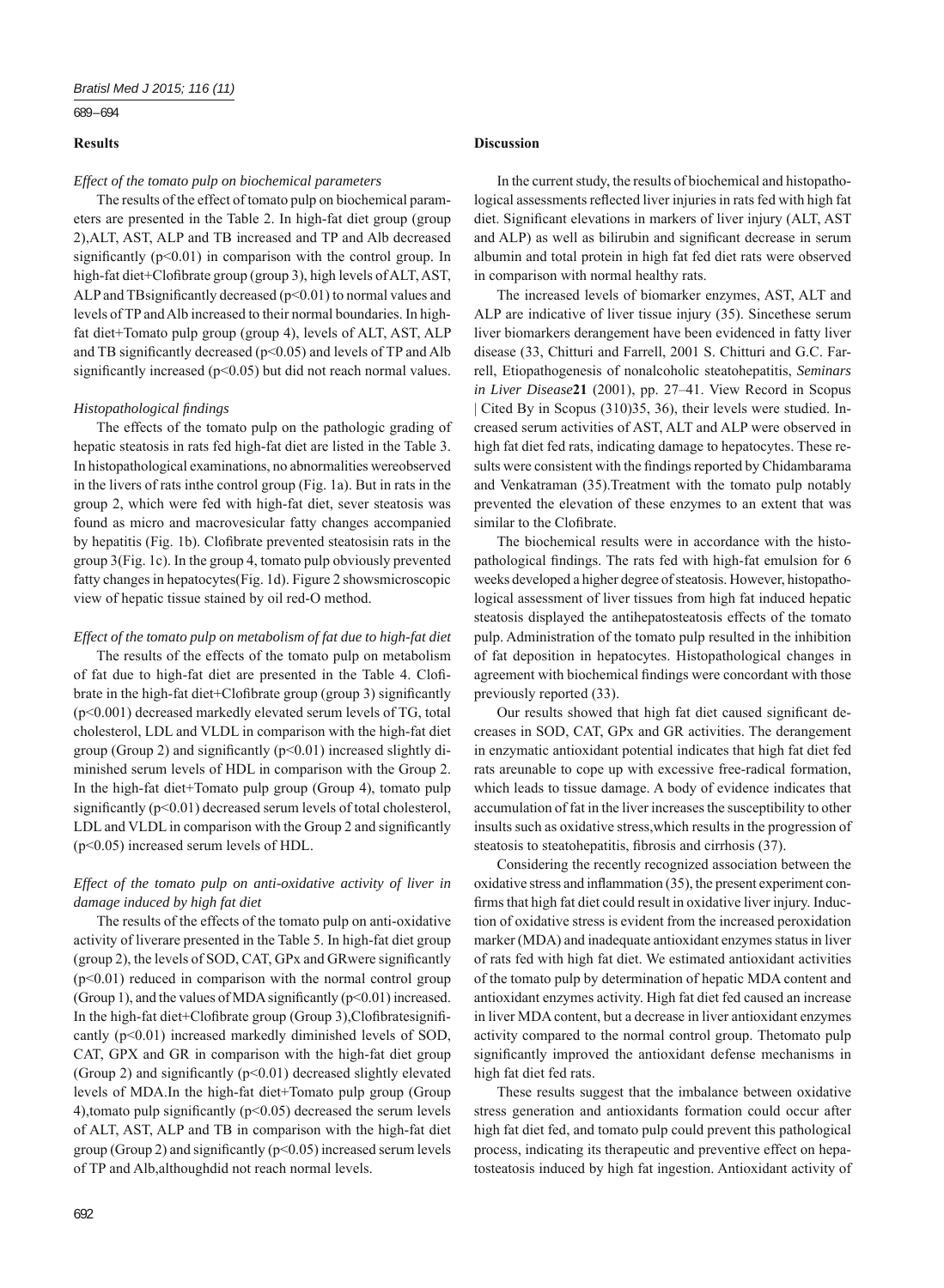the tomato pulp is concordant with those of other investigators (38,39). The results of biochemical tests together with histological observations suggest that tomato pulp treatment lowers steatosis and prevents peroxidative damage and the effects are comparable with that of Clofibrate.

To analyze the possible role of the tomato pulp in lipid metabolism, which is the key factor in fatty liver formation, serum TG, TC, VLDL-C, HDL-C and LDL-C were investigated. After 6 weeks of treatment, the serum levels of TG, TC, VLDL-C, and LDL-C were markedly increased in the high fat diet fed group compared to those in the control group. This finding was parallel to the previous study (20). Treatment of the high fat diet fed rats with the tomato pulp caused considerable restoration of lipid levels to that of control. The increased serum levels of TG, TC, VLDL-C and LDL-C were significantly suppressed, whereas the decreased serum HDL-C level was obviously elevated by tomato pulp treatment in high fat diet fed rat.

The results of the histological changes in high fat diet fed rats, widespread deposition of lipid droplets inside the parenchymal cells, are consistent with the result of the biochemical analysis. This result suggests that tomato pulp can prevent hepatosteatosis via downregulation of accumulation of lipid in serum and liver. Liver plays a key role in lipid metabolism. Hepatic steatosis refers to an excessive accumulation of lipids within hepatocytes due to imbalance between lipid formation and lipid degradation ( 40). Hypercholesterolaemia, hypertriglyceridaemia, low level of HDL-C and high level of LDL-C are the most common impairments in lipid homeostasis in patients with steatosis (9). Previous study has showed that tomato hadhypolipidemic effects (18). In this study, the tomato pulp significantly improved both the biochemical and histological evidence of hepatic lipid accumulation. These results indicate that tomato pulp attenuates the disorder of lipid metabolism in liver resulted from high fat diet fed.

Taken together, tomato pulp may have a value as a safe preventive or therapeutic agent against hepatic steatosis and the use of this plant in fatty liver disease is then supported, but more work is warranted to elucidate the precise active substance(s), site(s) and myriad mechanism(s) of this pharmacological effect.

#### **References**

**1. Assy N, Kaita K, Mymin D, Levy C, Rosser B,Minuk G.** Fatty infiltration of liver in hyperlipidemic patients. Dig Dis Sci 2000; 45(10): 1929–1934.

**2. Clark JM, Brancati FL, Diehl AM.** Nonalcoholic fatty liver disease. Gastroenterology 2002; 122(6): 1649–1657.

**3. Hokanson JE.** Hypertriglyceridemia and risk of coronary heart disease. CurrCardiol Rep 2002; 4(6): 488–493.

**4. Kametani T, Koshida H, Nagaoka T, Miyakoshi H.** Hypertriglyceridemia is an independent risk factor for development of impaired fasting glucose and diabetes mellitus: a 9-year longitudinal study in Japanese. Intern Med 2002; 41(7): 516–521.

**5. Walldius G, Aastveit A, Jungner I.** Hypercholesterolemia and hypertriglyceridemia—greatest cardiac risk in subjects with high apoB/apoA-I levels. IntCongrSer2004; 1262: 203–206.

**6. Postic C, Girard J.** Contribution of de novo fatty acid synthesis to hepatic steatosis and insulin resistance: lessons from genetically engineered mice. JClin Invest 2008; 118(3): 829–838.

**7. Donnelly KL, Smith CI, Schwarzenberg SJ, Jessurun J, Boldt MD,**  Parks EJ. Sources of fatty acids stored in liver and secreted via lipoproteins in patients with nonalcoholic fatty liver disease. J Clin Invest 2005; 115(5): 1343–1351.

**8. Dixon JB, Bhathal PS, O'Brien PE**. Nonalcoholic fatty liver disease: predictors of nonalcoholic steatohepatitis and liver fibrosis in the severely obese. Gastroenterology, 2001. 121(1): 91–100.

**9. Angulo P, Lindor KD.** Non-alcoholic fatty liver disease. J GastroenterolHepatol 2002; 17 Suppl:S186–190.

**10. Farrell GC.** Non-alcoholic steatohepatitis: what is it, and why is it important in the Asia-Pacific region? J GastroenterolHepatol 2002; 18(2): 124–138.

**11. James O, Day C.** Non-alcoholic steatohepatitis: another disease of affluence. Lancet 1999; 353(9165): 1634-1636.

**12. Orrenius S, Gogvadze V, Zhivotovsky B.** Mitochondrial oxidative stress: implications for cell death. Annu Rev PharmacolToxicol 2007; 47: 143–183.

13. Day CP. From fat to inflammation. Gastroenterology 2006; 130(1): 207–210.

**14. Day CP, James OF.**Steatohepatitis: a tale of two 'hits'? Gastroenterology 1998; 114(4): 842–845.

15. Barbuio R, Milanski M, Bertolo MB, Saad MJ, Vellosa LA. Infliximab reverses steatosis and improves insulin signal transduction in liver of rats fed a high-fat diet. JEndocrinol 2007; 194(3): 539–550.

**16. Hollman PCH, Hertog MGL, Katan MB.** Analysis and health effects of flavonoids. Food Chem 1996; 57:43-46.

**17. Rao AV, Agarwal S.** Role of lycopene as antioxidant carotenoid in the prevention of chronic disease. Nutr Res 1999; 19(2): 305–323.

**18. Agarwal A, Shen H, Agarwal S, Rao AV.** Lycopene Content of Tomato Products: Its Stability, Bioavailability and In vivo Antioxidant Properties. J Med Food 2001; 4(1): 9–15.

**19. Abushita AA, Daood HG, Biacs PA.** Change in carotenoids and antioxidant vitamins in tomato as a function of varietal and technological factors. J Agric Food Chem 2000; 48(6): 2075–2081.

**20. Zou Y, Li J, Lu C, Wang J, Ge J, Huang Y, et al.** High-fat emulsioninduced rat model of nonalcoholic steatohepatitis. Life Sci 2006; 79(11): 1100–1107.

**21. Sheng L, Qian Z, Zheng S, Xi L.** Mechanism of hypolipidemic effect of crocin in rats: Crocin inhibits pancreatic lipase. Euro J Pharmacol 2006; 543(1–3): 116–122.

**22. Reitman S, Frankel S.** A colorimetric method for the determination of serum glutamic oxaloacetic and glutamic pyruvic transaminase. Am J ClinPathol 1957; 28(1): 56–63.

**23. Kind PR, King EJ.** Estimation of plasma phosphates by determination of hydrolyzed phenol with antipyrin. J ClinPathol 1954; 7(4): 322–326.

**24. Lowry OH, Rosebrough NJ, Farr AL, Randall RJ.** Protein measurement with the folin phenol reagent. J BiolChem 1951; 193(1): 265–275.

**25. Malloy HT, Evelyn KA.** The determination of bilirubin level with the photoelectric colorimeter. J BiolChem 1937; 119(2): 481–484.